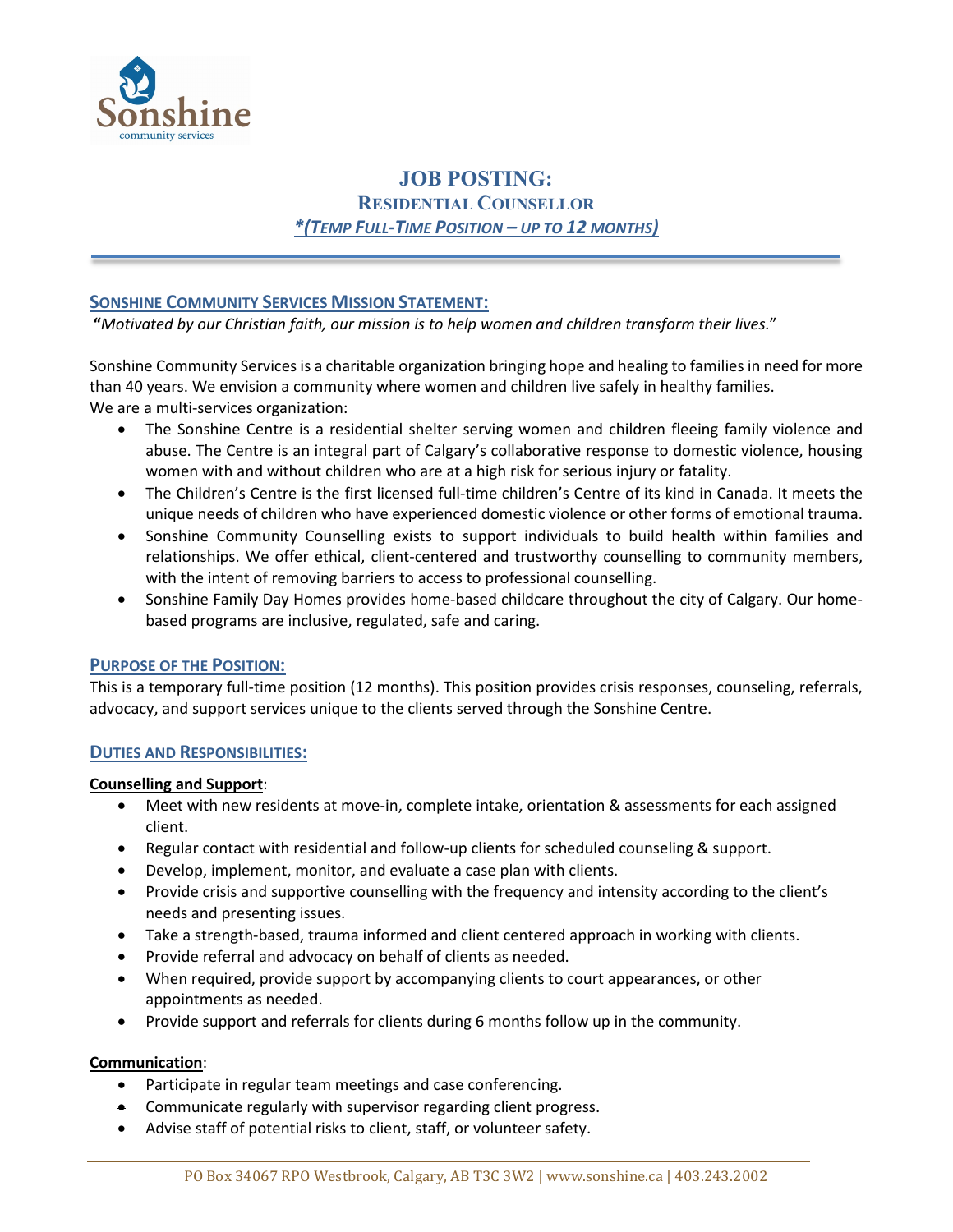

#### **Supervision and Professional Development**:

- Attend individual supervision with the supervisor, team meetings, staff meetings, professional development and training as required.
- Provide supervision to students as assigned by the supervisor.

#### **Planning and Organizing:**

- Prepare curriculum, co-facilitate, and facilitate groups as assigned by the supervisor.
- Coordinate case conferences and or wrap around meetings for individual clients.

## **Administration:**

- Documentation of critical incidents and dissemination to supervisors.
- Maintain accurate documentation of all client contacts.
- Maintain accurate and up to date data in agency data base and work in partnership with the Evaluation and Research Analyst to ensure all data is complete, accurate and correctly inputted.

## **QUALIFICATIONS AND SKILLS:**

- Minimum of a Bachelor of Social Work or related field
- Two years' experience in counseling (preferably in the field of domestic violence)
- Knowledge and skills in crisis management and supportive counseling
- CPR and First Aid
- Membership/registration with the appropriate regulatory body under the *Health Professionals Act* in Alberta (e.g., ACSW) required.
- Thorough understanding of domestic violence and trauma informed strategies.
- Ability to effectively navigate social systems and advocate on a client's behalf.
- Ability to adapt and be flexible.
- Strong written and oral communication skills.
- Ability to function within a fast-paced work environment.
- A positive attitude, self-awareness, creativity, and flexibility.

# **REQUIREMENTS:**

- References from 2-3 previous work employers
- Police and child welfare security clearance

## PLEASE SUBMIT YOUR RESUME AND COVER LETTER TO THE EMAIL BELOW**.**

## **APPLICATION DEADLINE: OPEN UNTIL FILLED**

Bridget Obafemi, *HR Director* Sonshine Community Services Box 34067, RPO Westbrook Calgary, AB T3C 3W2 Email: [hr@sonshine.ca](mailto:hr@sonshine.ca)